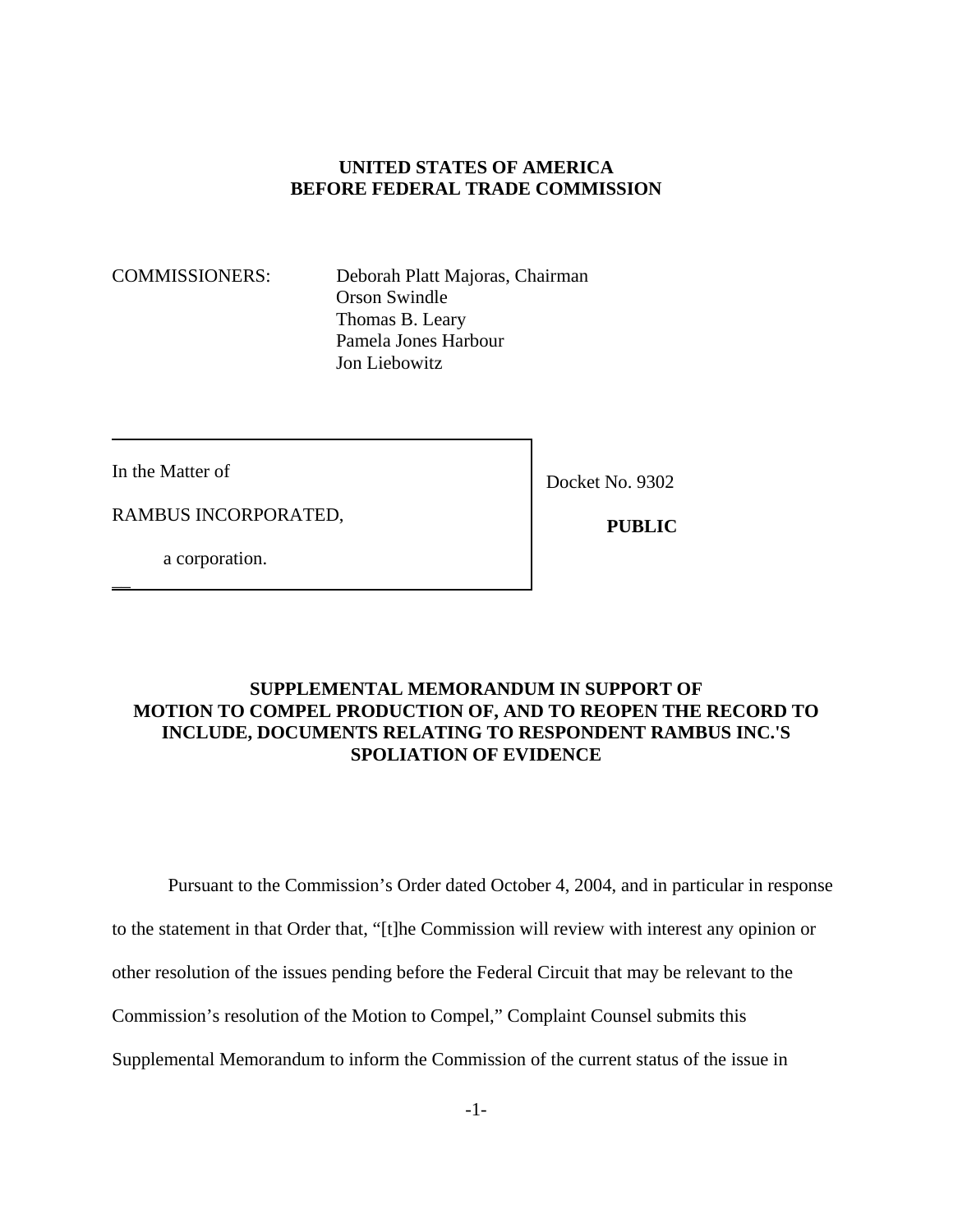*Rambus Inc. v. Infineon Technologies AG*.

On August 18, 2004, the U.S. Court of Appeals for the Federal Circuit denied Rambus's Petition for Writ of Mandamus. See Attachment A. On August 31, 2004, the Federal Circuit denied Rambus's Petition for Rehearing. See Attachment B. On September 27, 2004, the Federal Circuit denied Rambus's Petition for Rehearing En Banc.<sup>1</sup> See Attachment C.

It appears that, since September 27, 2004, Rambus has produced to Infineon at least 49 documents that are responsive to Complaint Counsel's Motion (the "Spoliation Documents"). On September 30, 2004, the District Court entered a Stipulated Order providing, *inter alia*, that "the parties agree that Infineon may seek to introduce into evidence [the Spoliation Documents], as well as the depositions related to those documents, subject to any evidentiary objections (which Rambus hereby reserves)." See Attachment D. The Stipulated Order attaches a list of 49 or more specific Spoliation Documents provided by Rambus to Infineon.<sup>2</sup> As indicated in the sentence quoted above, the Stipulated Order also contemplates that Infineon will conduct deposition discovery of Rambus witnesses with regard to the Spoliation Documents. The trial date in that litigation has been rescheduled for November 15, 2004.

Pursuant to the Commission's Order dated October 4, 2004, Complaint Counsel understands that Rambus has until October 18, 2004, to respond to Complaint Counsel's Motion.

<sup>2</sup> The list attached to the Stipulated Order contains 49 entries. Two entries on the list (numbers 4652 and 4653) apparently refer to multiple documents, making it impossible to determine the exact number of documents produced by Rambus to Infineon. See Attachment D, footnote \*\*.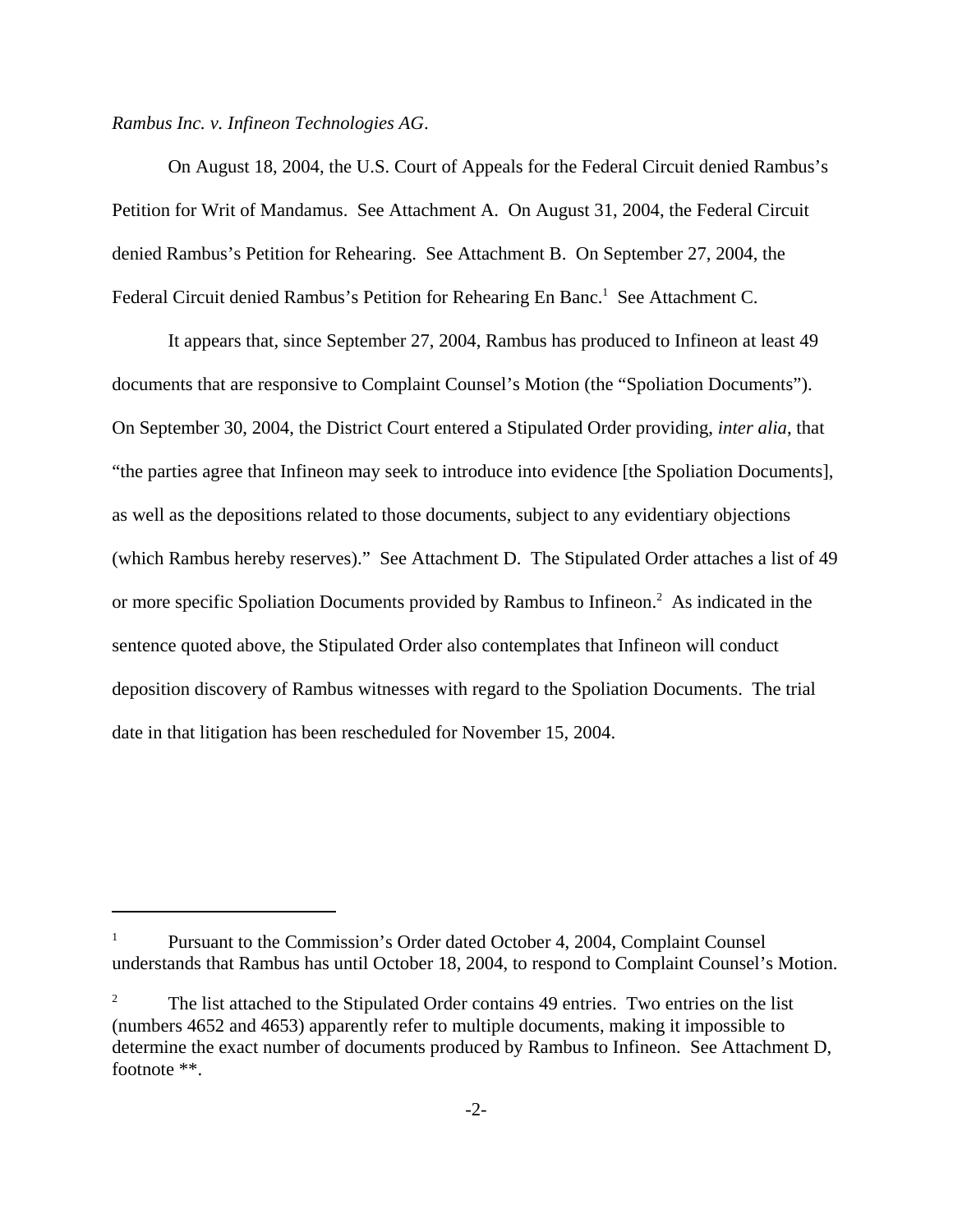Respectfully submitted,

\_\_\_\_\_\_\_\_\_\_\_\_\_\_\_\_\_\_\_\_\_\_\_

Geoffrey D. Oliver Patrick J. Roach Robert P. Davis

Bureau of Competition Federal Trade Commission Washington, D.C. 20008 (202) 326-2275 Counsel for the Complaint

October 6, 2004